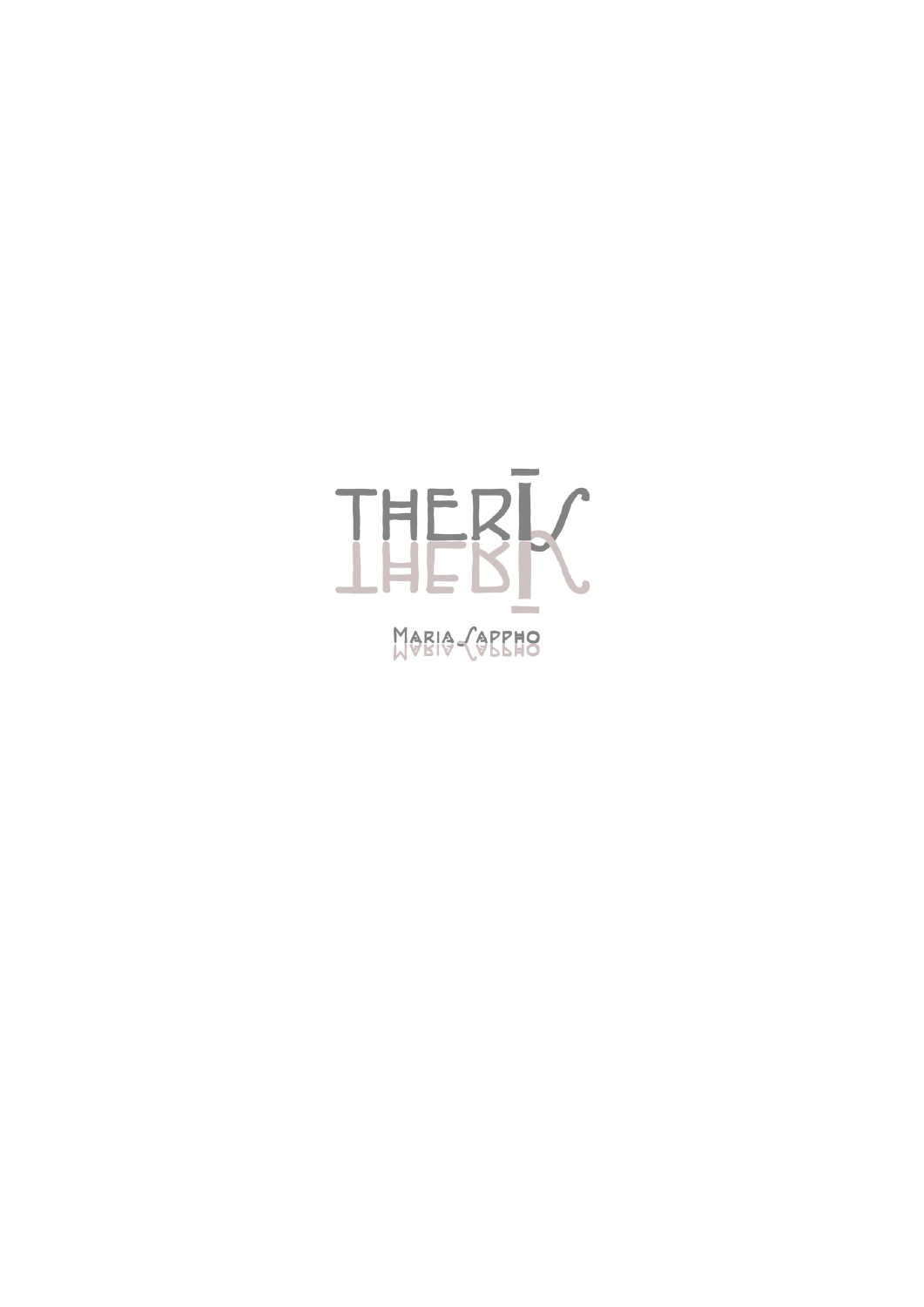# Therīs

For any two instruments (and your own voices)

If you are interested in performing this work, please write to Maria for the full set of documents needed including the films, and projection scores: mariasappho.com

Maria Sappho 2021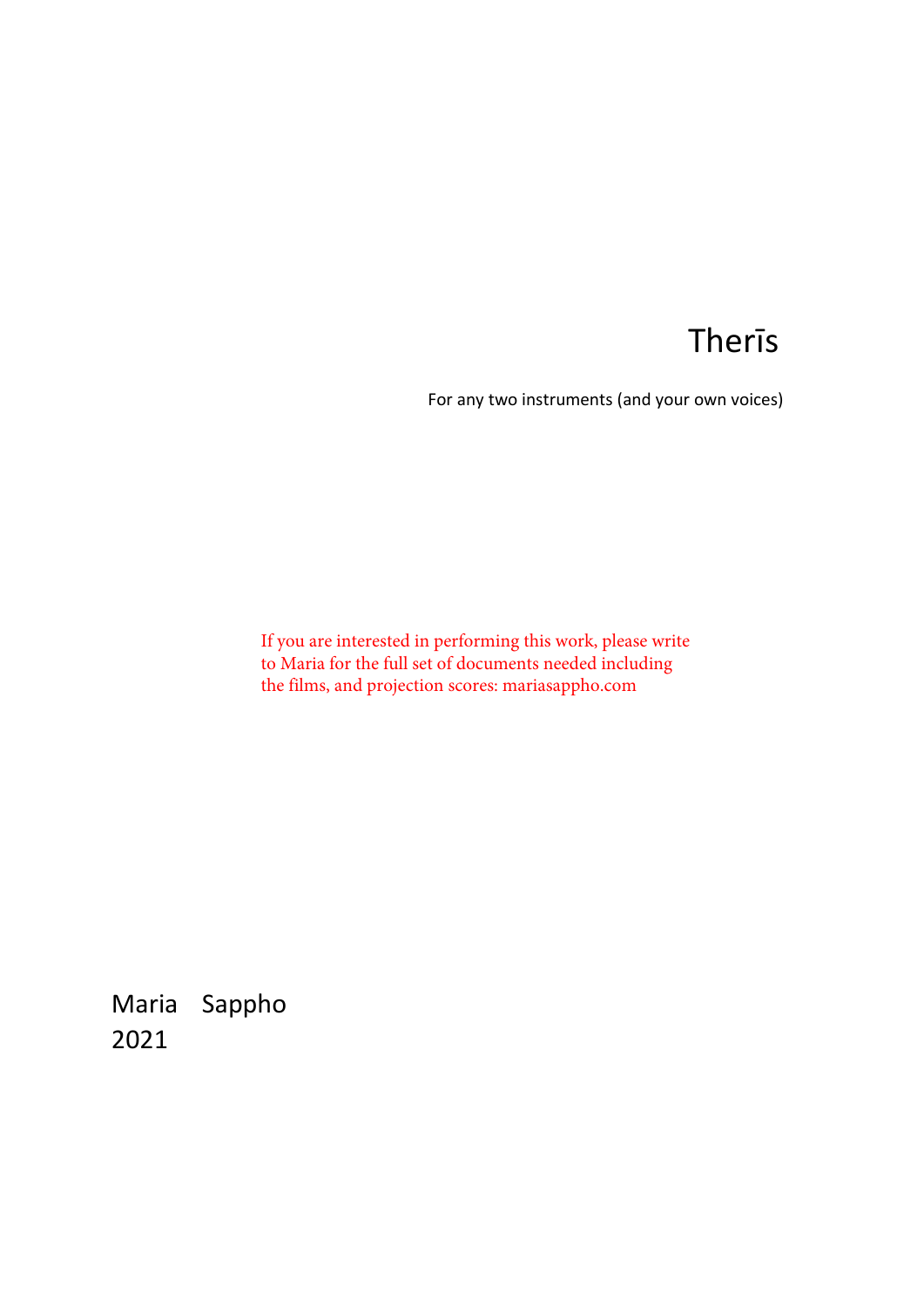Therīs is a work of fragment poetry, gestures, lights and shadows. For any duo using any instrumentation and their own voice.

> Written for flute, Isabel Gleicher harp, Nukio Wadden, and projections, Ross Karre (International Contemporary Ensemble) 2021

# **Setup:**

Therīs comes with instructions (this), 2 video scores, one film score, and 4 projection films.

# **For stage setup:**

- 1) Two chairs facing back to back
- 2) One projector. The projections can be set up two ways, but either way the projections need to fall on a neutral wall and **over** the players entire bodies (see image).
	- a. Use the *Therīs\_full.mp4* to simply plug in the projector and play the film.
	- b. To do live projection mapping use the three films enclosed in the *film projection layers* folder. You will need the *score\_for\_projections.pdf* for this version.
- 3) To read the scores you also have two options:
	- a. Music stands with tablets (better for live show)
	- b. Large screens 'off stage' (this helps eliminate the music stands from throwing shadows into the projections. Better for recording, see image)



# **For Players:**

- Sit back to back with your partner, if you are part 1 sit on stage right, and if you are part 2 sit on stage left.
- Wear clothing which is white or as light as possible, to allow the best effect of the projections throw onto your bodies.
- Prepare your instrument so you have a range of options to choose from throughout playing. If some preparations de-tune pitches, that is fine. See melodic content for areas of the instrument you might begin to prepare from.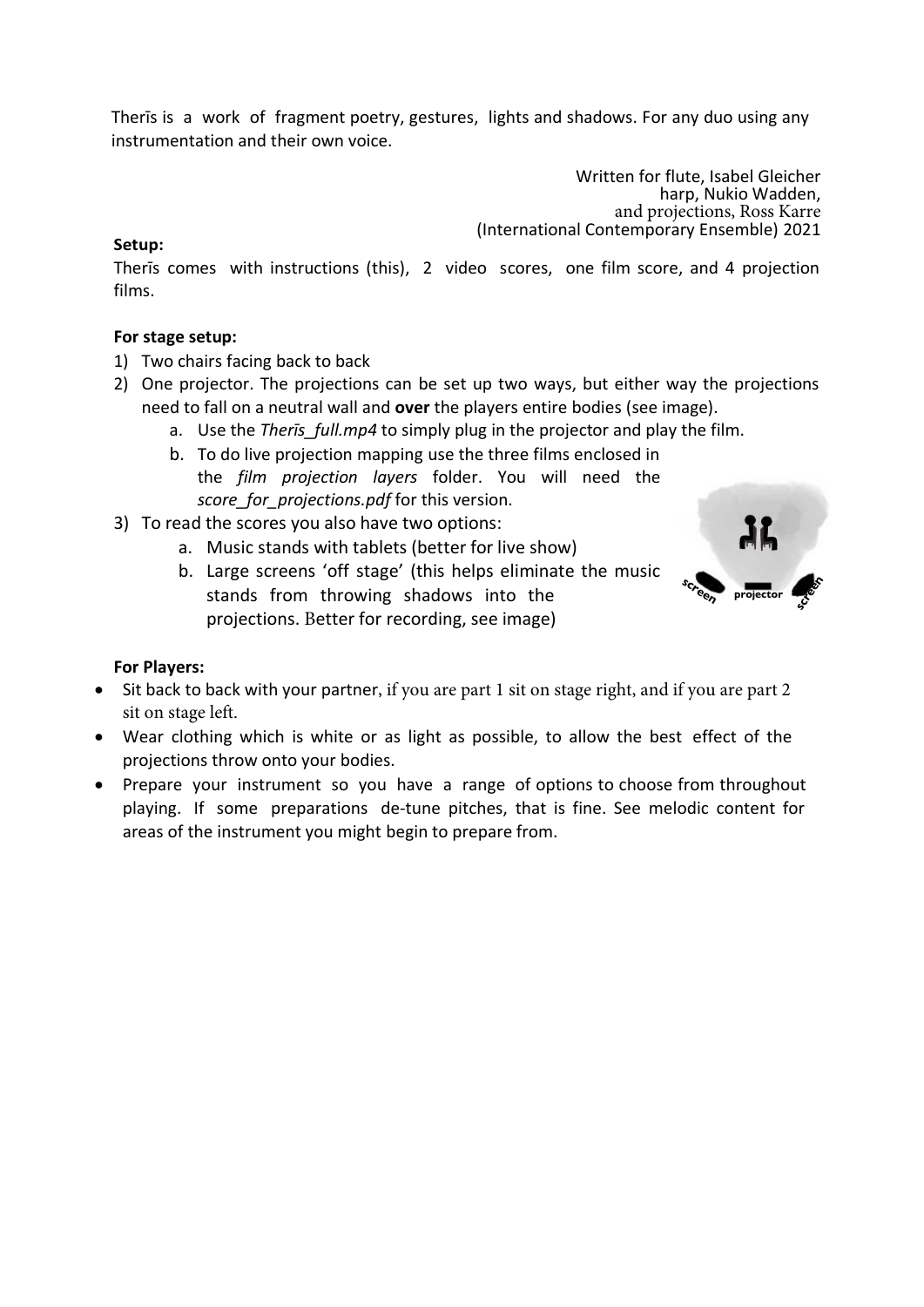# **Reading the Player Score Films**

#### **Melodic content:**

On each section of the player films are short fragments of plain(ish) notation. All melodies have been written in Eb minor, but feel free to adjust the key signature to something comfortable to you. Whatever key you choose, try to prepare \*some but not all\* notes so that different octaves of your instrument sound as different as possible.

All of the pitches in the melodic content are pitches to explore from, feel free to improvise

around the melody however you see fit. You never have to read the pitches in linear order unless instructed otherwise in the score. The rhythmic notation is equally free, with only  $8<sup>th</sup>$  note beams given for suggestion of subdivision.

#### **Dynamics:**

The dynamics for each section are given in the lower right hand corner of the player films. The marking is just a general medium for the choices you make for this portion of the video. Play around the marking however feels best.

#### **Text:**

Throughout the scores the melodic content might sometimes be accompanied by lyrics. The purpose of the lyrics is to appear as fragments and shadows of the sound. This means that even when you have text you do not need to sing the parts throughout the whole section. Only sprinkle them in, when you feel comfortable, when the moment feels right.

Whenever your part has some text materials, allow yourself to experiment with the melodic content with your voice with and without words - humming, extended vocal techniques, or on the syllables 'ye' and 'ya'.

The text has been written in English but feel free to translate or semi-translate into any language you are comfortable with.

## *Chicas vienen, golpea tus puños*

The lyrics are Sappho fragments and my own texts.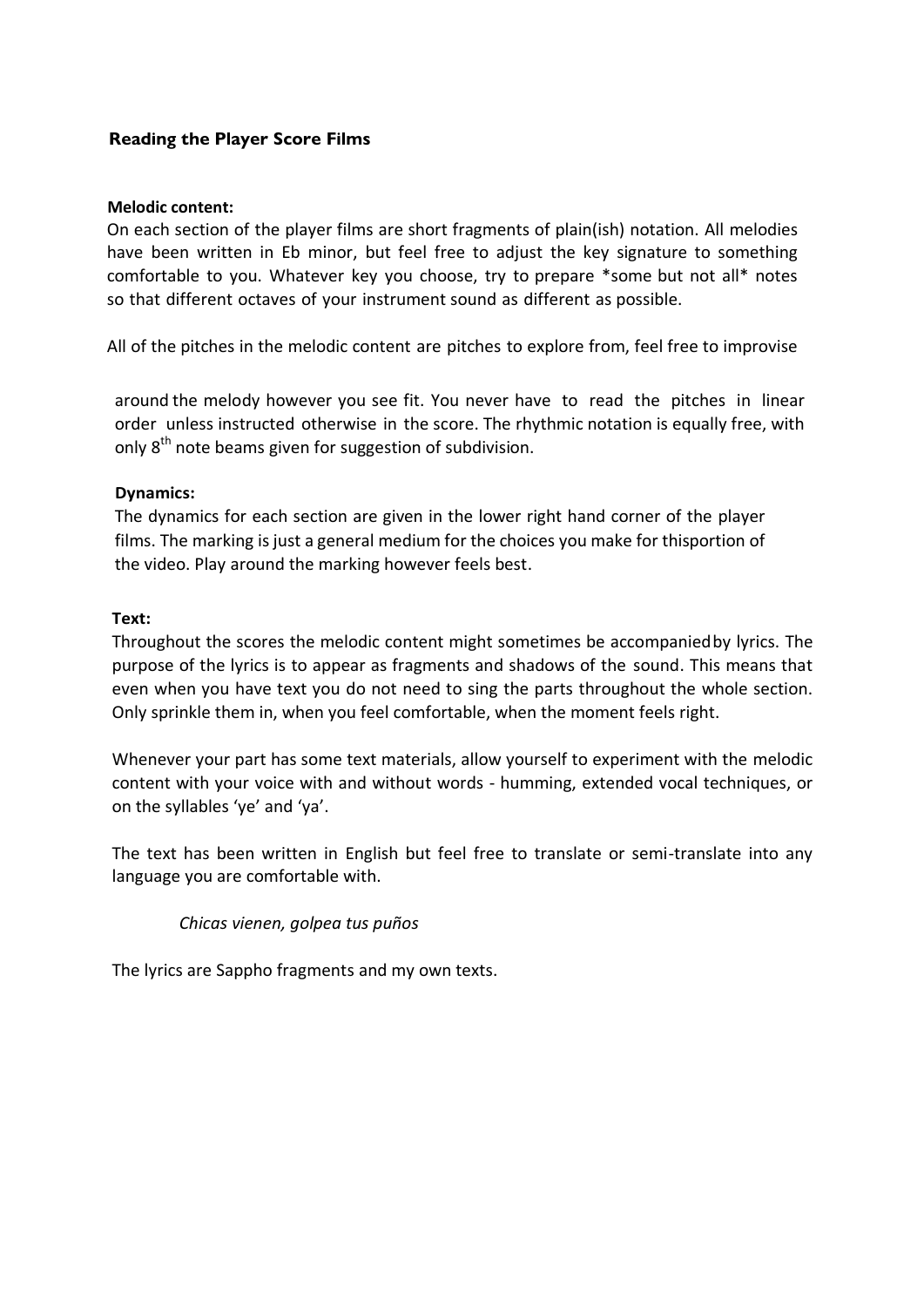## **Graphics:**

The following graphics are instructions for how to play the melodic content you are given in each section. Each instruction should be looped for as long as that graphic is on screen, which means you use the same pitches many times too.

## *1. Only a part of something*

Whenever you see this graphic, begin countingto 6 at a neutral (60 bmp) tempo in your mind. Pick 4 beats (out of those 6) and only ever playon those 4 beats when they come. Listen to what your partner is playing. Soon you should feel a respective pattern stabilize between yourtwo selected beats. You will not be counting together probably, but this does not matter. See if you can slide into each other's tempos, making small adjustments to feel the space between each other's notes, but do not worry, let it slide around. \*If you have text content, your chosen beats also apply to the lyrics you sing or hum.



*2. Only a number of something*

Exactly the same as before, except this time your beats are given to you. This means that one of you will always have the  $1^{st}$  beat and the other the  $2^{nd}$ . Therefore between you, you will set the tempo. Continue along your beatstogether in repetition, choosing from the melodic content given. \*If you have text content, the given beats also apply to the lyricsyou sing or hum.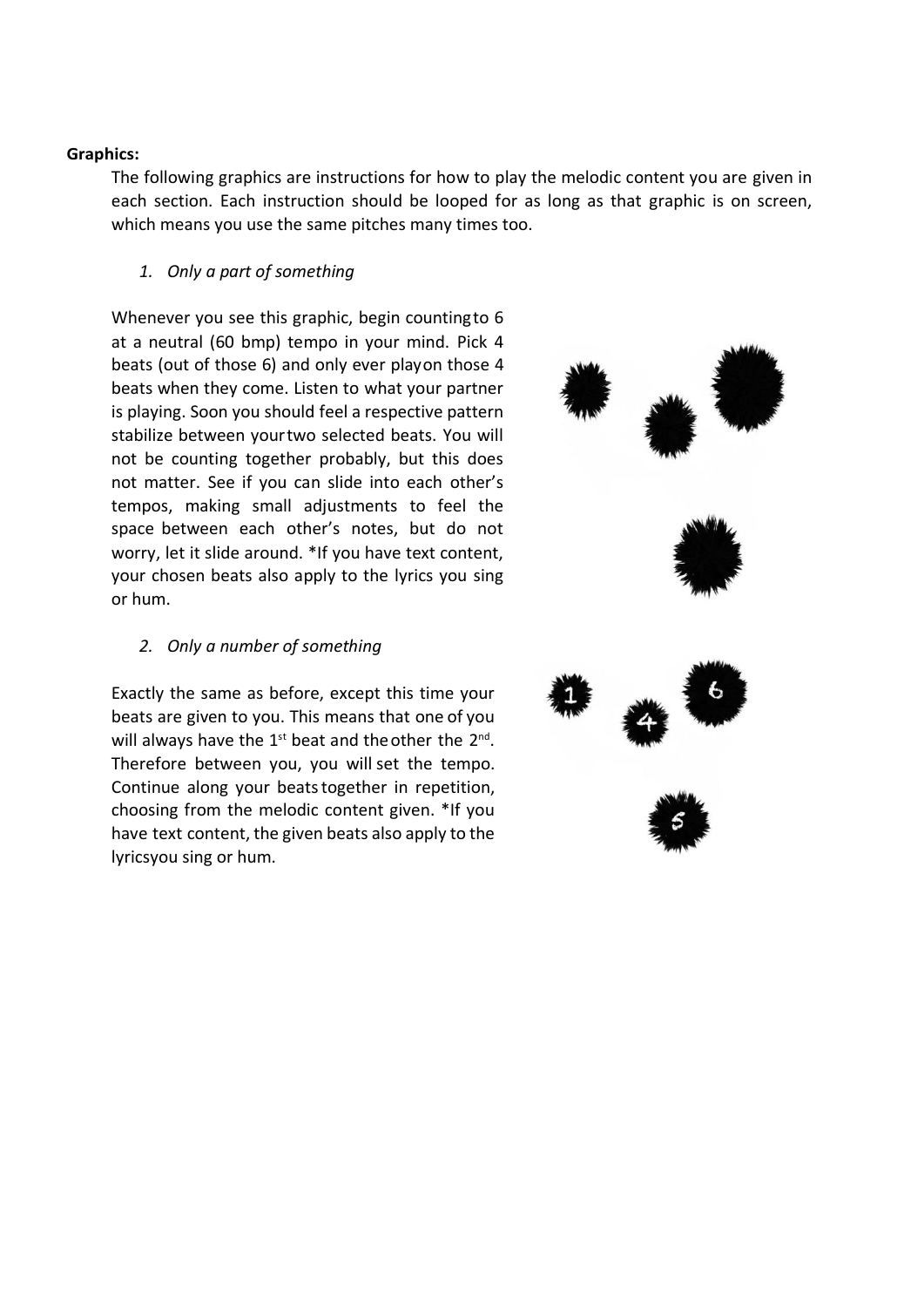*3. While we lean we listen*



Begin to lean your torso as far as possible to one side (while still making it possible for you to play your instrument, if you play an instrument which obstructs sidewase movement, move forward and backword bending at your hips). While you lean, moving slowly, play a soft tremolo (or trill) on some of the melodic content in your part. Stay at full extension of your lean for a while. Notice if you are on the sameside as your partner, or the opposite. At some point you will decide to begin to move in the other direction. To announce your movement, create a sforzando attack on new melodic content, then continue your tremolo (or trill). Continue to slowly oscillate between sides. Vary the tempo of your changes, without ever falling into a consistent rhythm. \*If you have text content, vocalize freely around your movements.

*4. While we lean we solo*



Exactly the same as 3, but this time every once in a while you take a solo. Abruptlyand with confidence. Then go back to your tremolo (or trill).